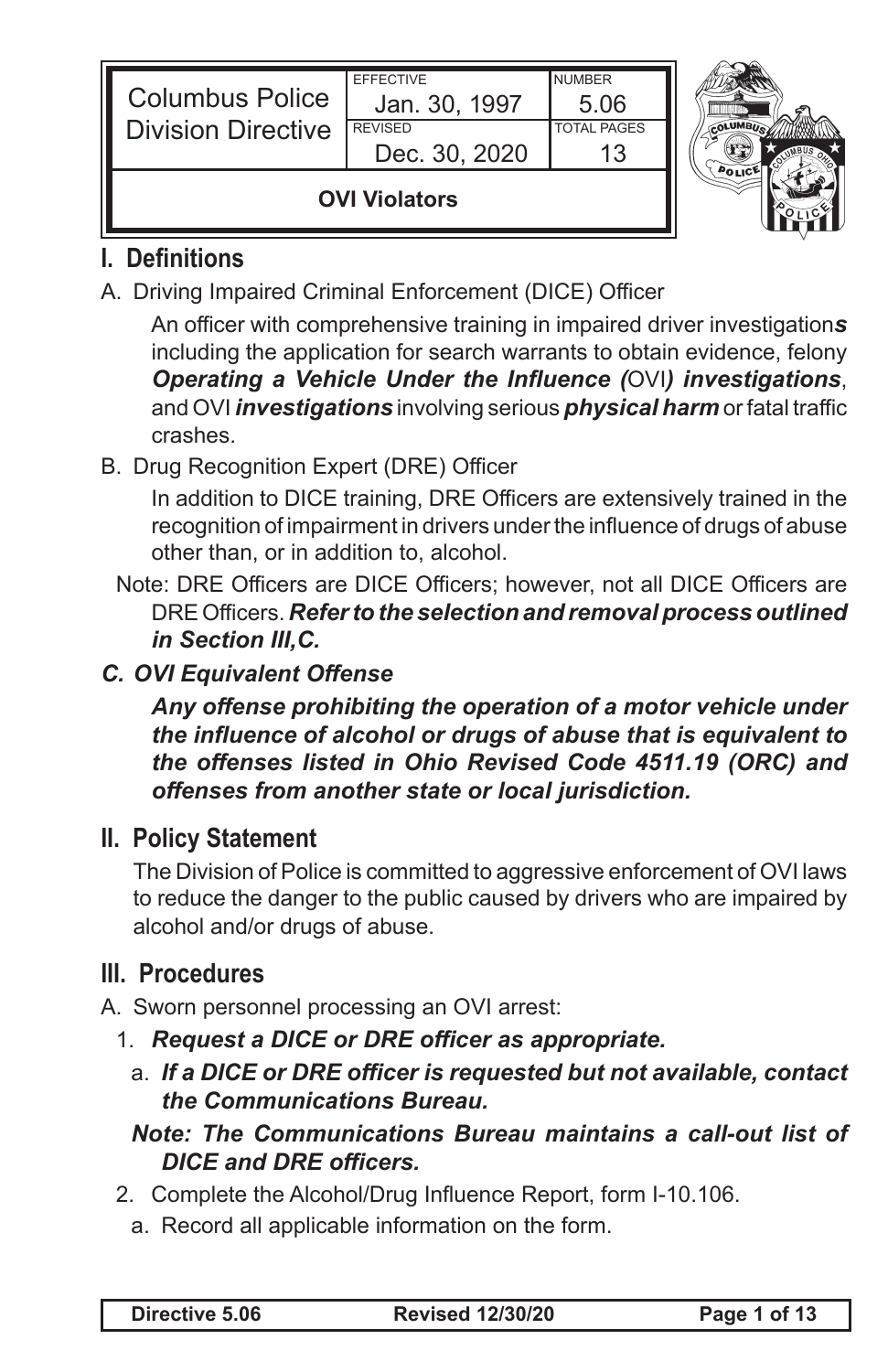- b. Advise a violator who is taken into custody of his or her constitutional rights prior to asking any question that may elicit an incriminating statement.
- c. Complete the constitutional rights portion of the form.
- 3. Complete *the appropriate electronic report and* an Arrest Information, form U-10.100.
- 4. Transport the violator to a testing site. Refer to the "Transport and Slating" directive.
	- a. Normally, process a juvenile OVI violator in the BAC room at police headquarters and document the occurrence in the *J*uvenile *Holding Log, form I-20.164.* Refer to the "Handling of Juveniles" directive.
	- b. If the violator is processed in the BAC room at police headquarters:
	- *(1) Secure all firearms and tasers in the lockboxes prior to entering the processing/testing area.*
	- *(2)* An officer must remain in the room with the violator at all times.
	- *(3)* The violator should be shackled with a leg iron or handcuffed whenever possible. Secure the leg iron prior to removing the handcuffs and reapply the handcuffs before removing the leg iron.
	- (4) Use the Emergency Call button in the processing room or on the walkie to summon emergency assistance.
	- c. If the violator is processed at another law enforcement agency:
		- (1) Comply with the agency's policies.
		- (2) If the agency's policies conflict with this directive, immediately notify a supervisor or, if possible, proceed to another testing site.
- 5. Prepare for the test.
	- a. The preferred chemical specimen is blood or breath.
		- (1) Request a breath test unless the violator is suspected of being under the influence of a drug of abuse. Follow existing quidelines established for conducting a breath test as outlined in III,A,6,c.
		- (2) If the violator is suspected of being under the influence of a drug of abuse, request a blood *sample or urine specimen*. Follow existing guidelines established for obtaining blood *and urine* as outlined in III,A,6,d *and III,A,6,e, respectively.*

## *Note: A blood sample is preferred over a urine specimen.*

# *b. Enhancing Charges*

- (1) *Enhance t*he present OVI offense *to* a felony if any of the following apply:
	- (a) The violator's driving record indicates **three or four OVI or equiva***lent offense* convictions within *ten* years of the present violation*;*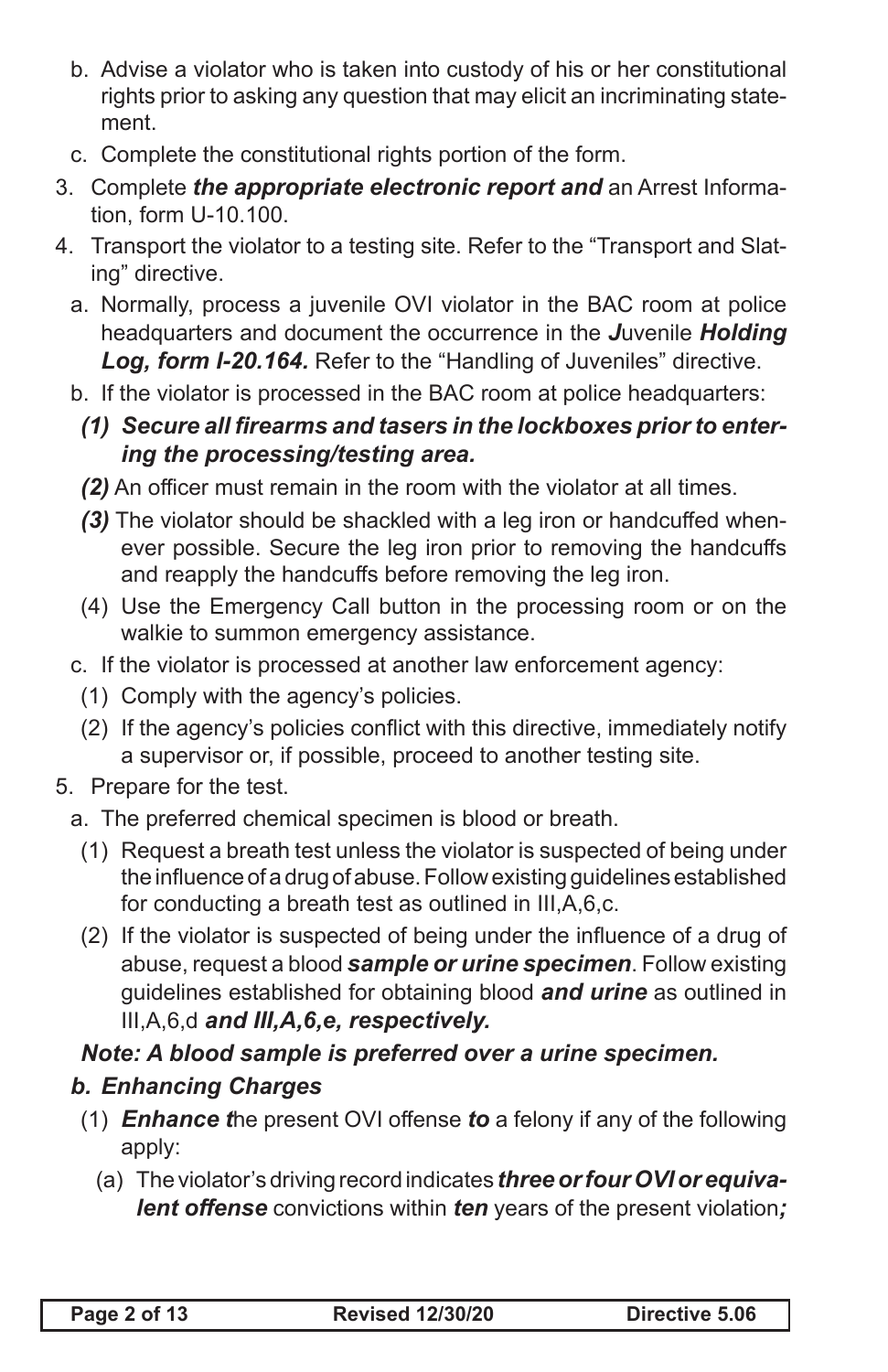- (b) The violator's driving record indicates a conviction for a felony OVI at any time in the past*; or*
- *(c)* The violator's driving record indicates five or more OVI *or equivalent offense* convictions within the past 20 years.
- *(2) Do not enhance the present OVI offense for Involuntary Manslaughter, Aggravated Vehicular Homicide, or Aggravated Vehicular Assault convictions. These are not equivalent offenses for the purpose of enhancing OVI charges.*
	- *(a) Determine if there was an accompanying OVI conviction with the criminal convictions listed in Section III,5,b,(2).*
	- *(b) Consult a DICE Officer if the violator has been convicted of any of these offenses.*
	- *Note: An accompanying OVI conviction is an equivalent offense for the purpose of enhancing OVI charges. The offense of Physical Control is not an equivalent offense for the purpose of enhancing OVI charges.*
- c. If the OVI is a felony:
	- (1) Notify a DICE Officer to respond to assist.
	- (2) Process the violator in the BAC room.
	- (3) Do not file misdemeanor charges stemming from or directly related to the same incident, for example, driving under suspension, lane violations, speed, etc.
	- (4) Domestic Violence or other misdemeanor charges that are not related to the OVI may be filed.
	- (5) List the probable cause and all facts leading to the arrest on the Arrest Information form.
- d. Within two hours of the violation or traffic crash, read and show the test and refusal consequences on form BMV 2255 to the violator in the presence of one witness.
	- (1) The witness should be another police officer, civilian police employee, medical personnel, or hospital security personnel.
	- (2) Sign and have the witness sign form BMV 2255 to certify that the test and refusal consequences were read and shown to the violator.
	- (3) Have the violator sign Section E of form BMV 2255 to acknowledge the test and refusal consequences were read to *him or her* and that *he or she was* shown a copy of the consequences.
	- (4) If the violator is unconscious or otherwise incapable of refusing the chemical test:
		- (a) He or she is deemed not to have withdrawn consent.
		- (b) Cause a blood specimen to be obtained in accordance with this directive.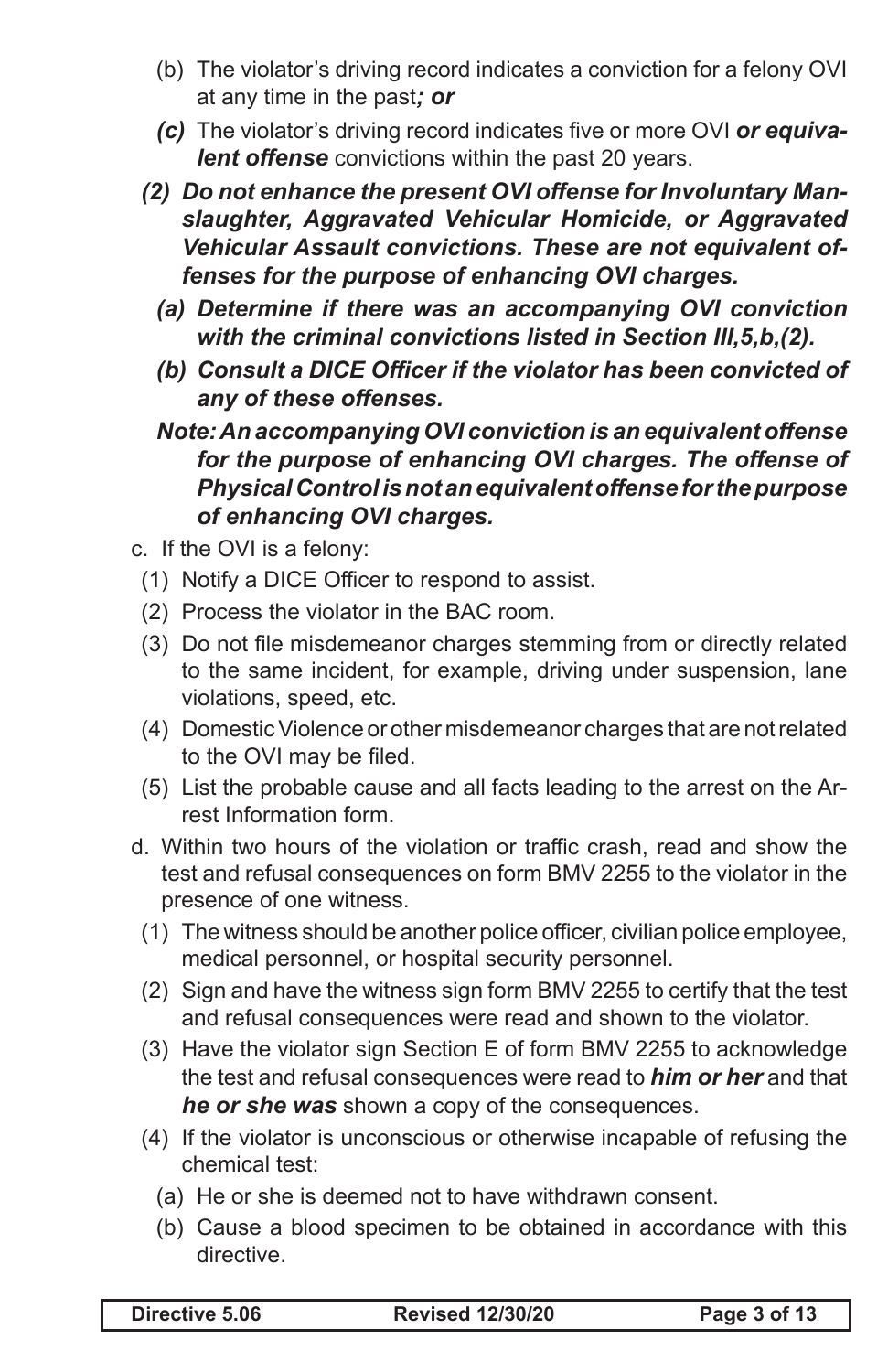- (5) It is a refusal to submit to the chemical test if the violator:
	- (a) Does not provide a sufficient breath or urine specimen, when afforded the opportunity to do so, or does not provide a blood specimen despite officers having secured a search warrant to do so, for example, if the violator tries to fight off the attempt to execute the search warrant or otherwise strongly refuses to submit; or
	- (b) Does not submit to the test within three hours.
	- Note: There is no legal requirement to wait for three hours to elapse when determining if the violator has refused to submit to the test.
- (6) Complete form BMV 2255 and place the form in the OVI/Suspension packet.
- *Note:* The Court Liaison Officer files this Monday through Friday. *Form 2255 must be received by the Clerk of Courts within 48 hours of the arrest.*
	- (a) If the violator tested .08 or above, or if the violator refused to submit to a chemical test, complete the affidavit of *arresting* officer on form BMV 2255. Swear to it in the presence of a notary public, Deputy Clerk of Courts, or another peace officer.
	- (b) If the violator tested below .08, or a test result is not known, do not complete the affidavit of *arresting* officer on form BMV 2255.
	- *(c) If the violator's vehicle is seized due to OVI, mark "Vehicle seized under ORC 4511.195 (OVI)" on form BMV 2255.*
	- **(d)** Remove the violator's copy of the citation and form BMV 2255 when issuing a summons. Leave all other copies of the citation and form BMV 2255 together and place both in the OVI/Suspension packet.
	- **(e)** Provide the violator with the goldenrod colored copy of form BMV 2255.
	- *(f)* Place a photocopy of the citation in the OVI/Suspension packet along with form BMV 2255, minus the violator's copy, when slating the violator.
	- *(g)* Do not put staples in form BMV 2255 or the citation.
- e. The violator does not have the right to refuse to submit to the test if any of the following apply:
	- (1) The violator's driving record indicates two or more OVI*, Operating a Vehicle Underage Consumption (*OVUAC*), or equivalent* convictions within the past *ten* years.
	- (2) The violator's driving record indicates five or more OVI*,* OVUAC*, or equivalent* convictions within the past 20 years.
	- (3) The violator's driving record indicates a previous conviction for a felony OVI at any time in the past.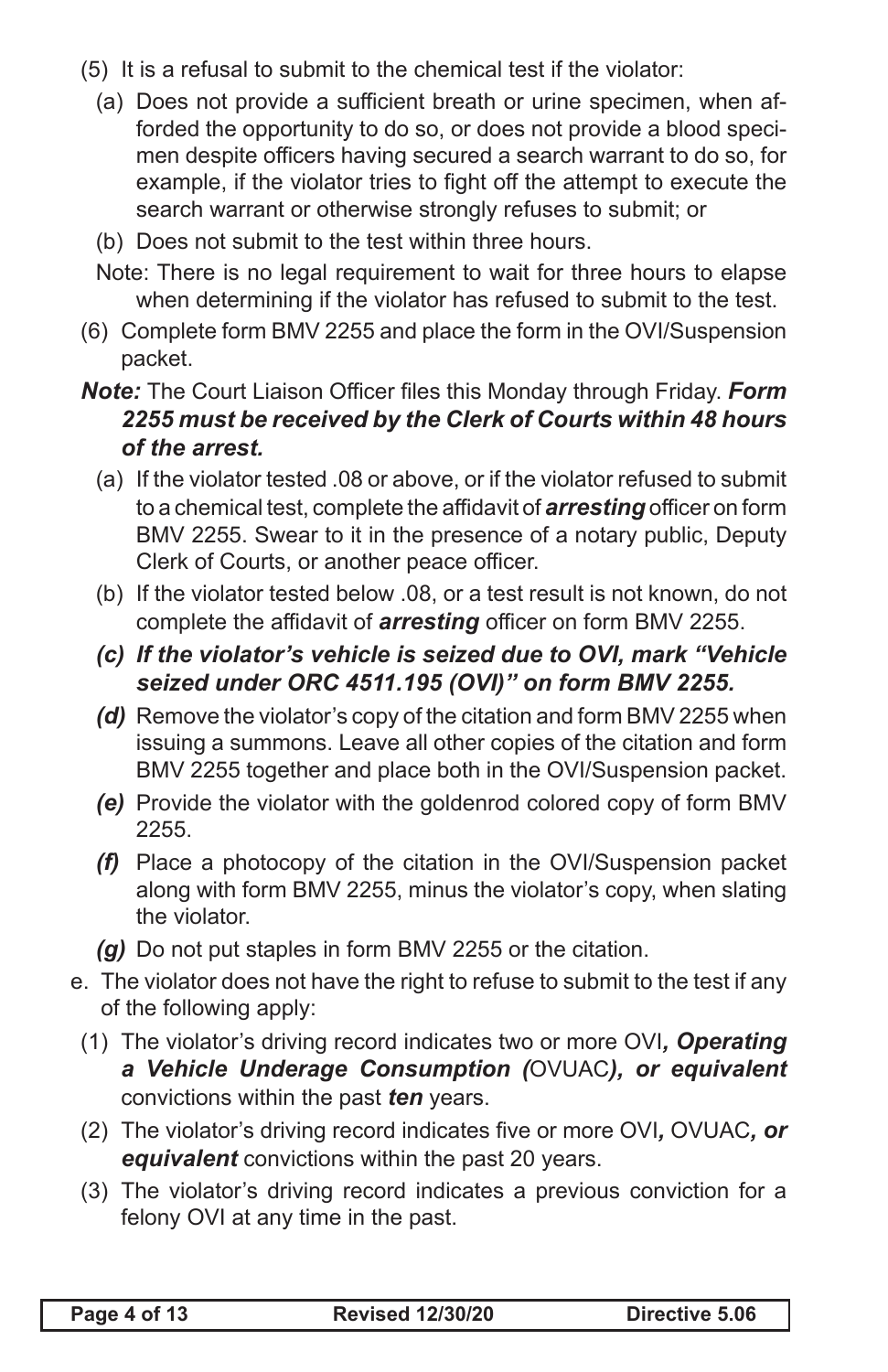- f. If the violator does not have the right to refuse to submit to a chemical test and the violator refuses to submit to a chemical test of his or her breath or urine:
	- (1) Inform the violator that by law, whatever reasonable means may be used to ensure the violator submits to a blood test.

Note: A search warrant must still be secured for the blood test.

- (2) Present this information in a non-threatening, non-coercive manner.
- (3) Provide the violator with another opportunity to voluntarily submit to the chemical testing process.
- (4) If the violator refuses, indicate the refusal on the form BMV 2255.
- (5) Contact a DICE Officer to secure a search warrant unless there is an exigent circumstance. The natural dissipation of alcohol in the bloodstream alone does not constitute an exigent circumstance. The existence of an exigent circumstance is to be determined by viewing the totality of the circumstances.
- (6) Transport the violator to the hospital, to a specific or predetermined facility, or summon a qualified technician to perform a blood draw.
- (7) Follow existing guidelines established for obtaining blood as outlined in III,A,6,d.
- (8) Officers may use a reasonable amount of force to ensure the violator submits to a blood test pursuant to a warrant.
	- (a) Two officers shall be present.
	- (b) The safety of officers, medical facility staff, security personnel, and the violator shall be maintained.
	- (c) Officer(s) should not exceed a Level of Control 1 Use of Force to ensure the violator submits to the blood test. However, if the violator becomes combative, officers may react to the violator's actions in accordance with law and the "Use of Force" directive. The blood specimen may be secured once officers obtain control of the violator.
	- (d) Officer(s) shall not spark the taser (Level of Control 0) to ensure the violator submits to the blood test.
	- (e) If any Level of Control 1 Use of Force or above is necessary, the response shall be reported to a supervisor and a Use of Force Report, form U-10.128, shall be completed.
	- (f) File additional charges as necessary *(*for example, assault, obstruction of official business, harassment with bodily substance *[*spitting, etc.*])*.
	- (g) Follow chain of custody and transportation procedures.
	- (h) Record the necessary information, including witnesses and all persons involved in obtaining the blood specimen, on the Arrest Information form.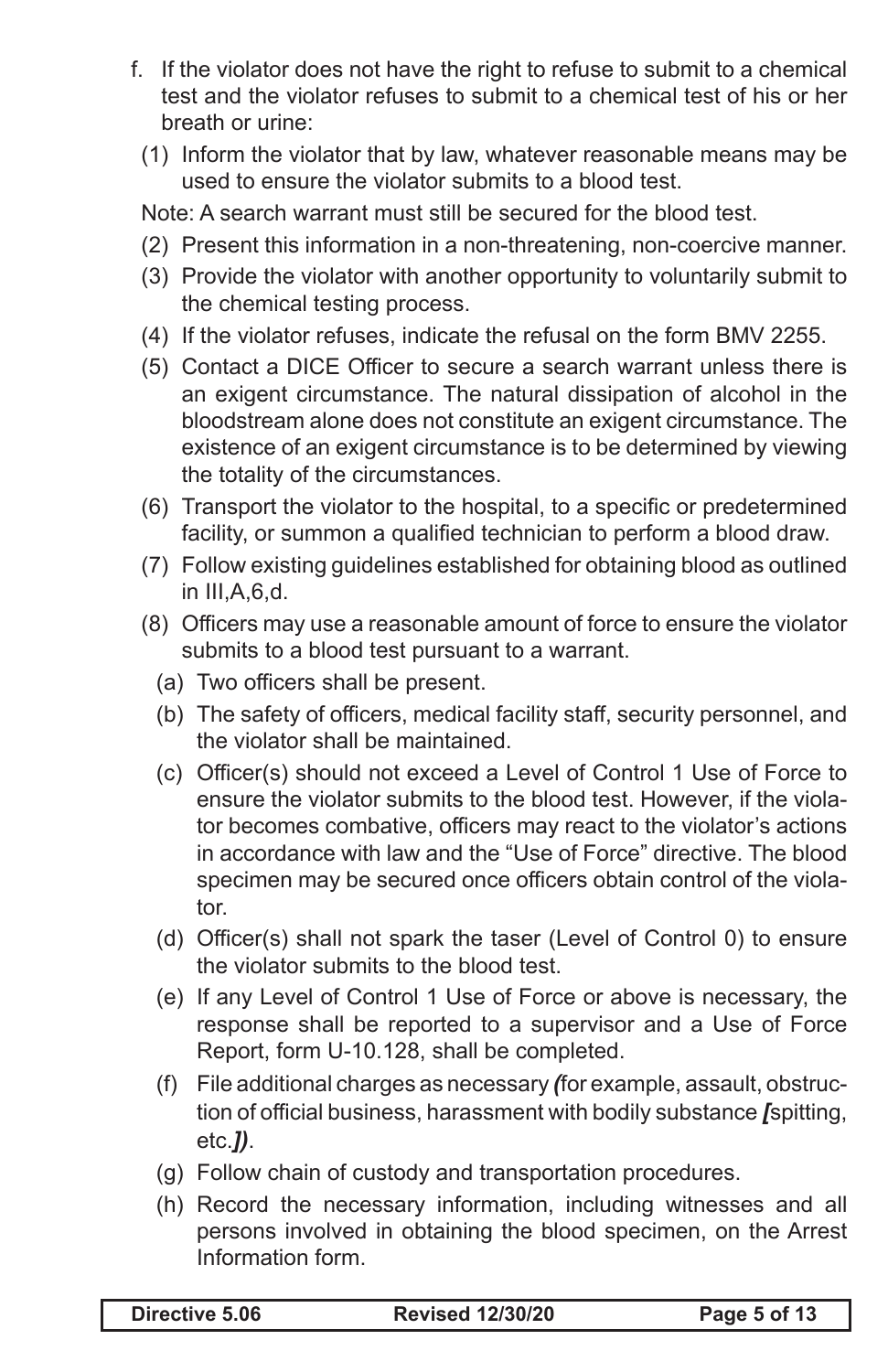- 6. Administer the chemical test(s) within three hours of the violation or traffic crash.
	- a. If the violator requests, permit him *or* her *a reasonable opportunity* to make a telephone call to an attorney prior to or after submitting to the chemical test.
		- (1) It is a refusal to submit to the chemical test if the violator fails to test when requested. However, because the test results are beneficial to the prosecution, reasonably accommodate the violator's request to contact an attorney.
	- b. If the violator refuses the chemical test:
		- (1) Complete the report and affidavit of arresting officer at the bottom of form BMV 2255, and swear to it in the presence of a notary public, Deputy Clerk of Courts, or another peace officer. It is not necessary to notarize/clerk the offender's copy of form BMV 2255.
		- (2) Retain the violator's operator's license.
			- (a) Pursuant to ORC sections 4511.191 and 4511.192, an OVI offender's operator's license shall be seized if the offender charged with OVI tested .08 or above or refused to take a chemical test. Place the license in the OVI/Suspension packet.
			- (b) Ensure the appropriate box is checked on the OVI/Suspension packet.
		- (3) If the violator does not have an operator's license in his or her possession:
			- (a) Order that the license be surrendered to the Clerk of Courts within 24 hours.
			- (b) Include this order on the Arrest Information form and on the OVI/ Suspension packet.
	- c. Breath Tests
		- (1) Include on the Arrest Information form the name, badge number, and assignment of the breath testing instrument operator.
		- (2) Have the breath testing instrument operator complete the BAC test report form.
			- (a) Place the white copy of the test report form, stapled to the white printout, in the OVI/Suspension packet.
			- (b) Retain the yellow copy of the test report form, stapled to the yellow printout, in the BAC room.
			- (c) Give the remaining printout to the violator if he or she requests it. If it is not requested, place the remaining printout in the OVI/Suspension packet.
		- (3) If the violator tested .08 or above or refused to take the breath test:
			- (a) Advise the violator of the administrative license suspension.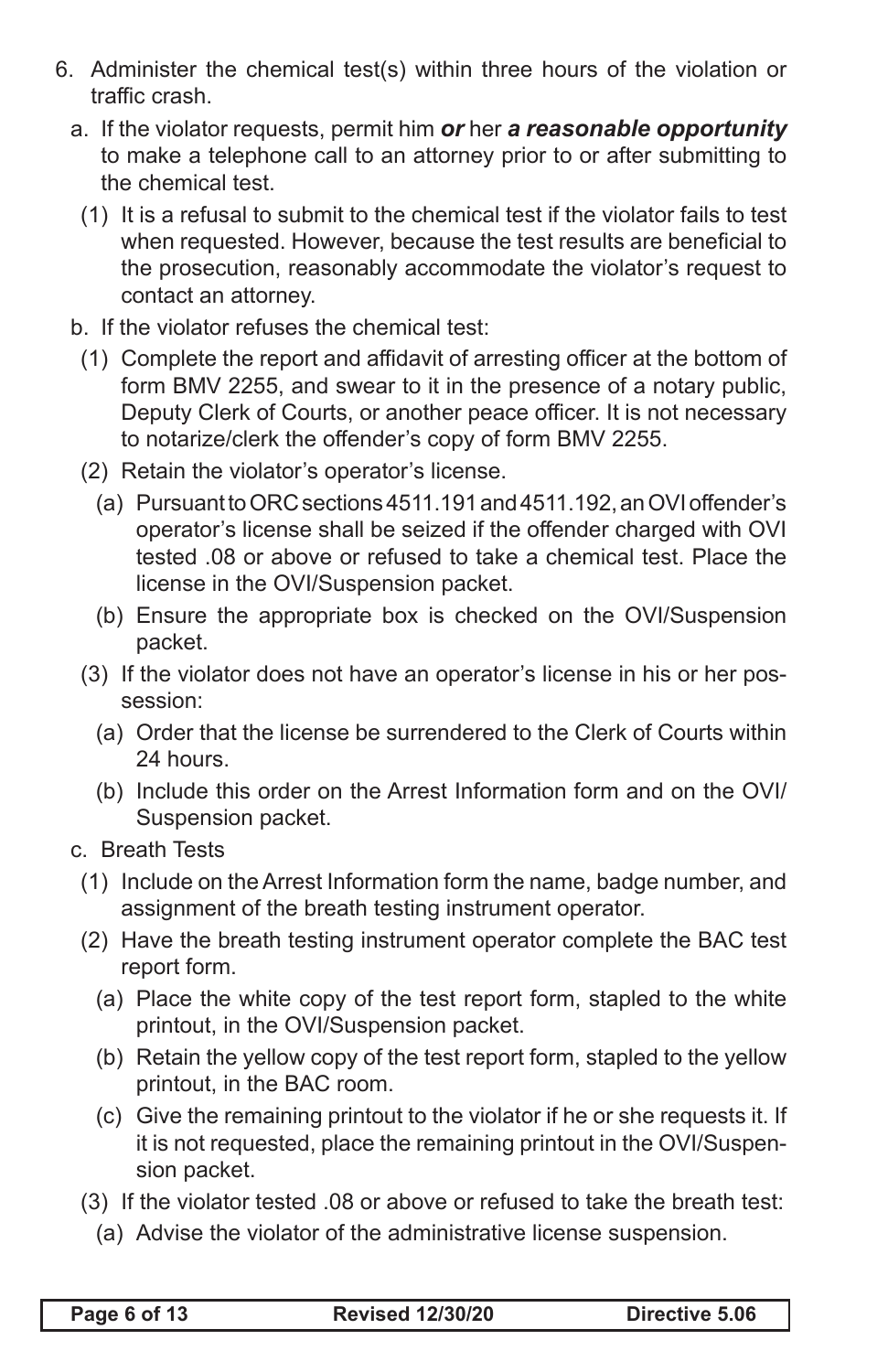- (b) Seize the violator's operator's license and place the license in the OVI/Suspension packet.
- (c) If the violator does not have an operator's license in his or her possession, follow the procedures listed in Section III,A,6,b,(3).
- (4) If the BAC test is below .08, and the Field Sobriety Tests do not support such a low BAC, a DRE Officer may be requested for assistance. *Follow the procedures listed in section III,A,1 to request DICE or DRE assistance.*
- d. Blood Tests
	- (1) Contact a DICE Officer to secure a search warrant unless there is an exigent circumstance. The natural dissipation of alcohol or any drug of abuse in the bloodstream alone does not constitute an exigent circumstance. The existence of an exigent circumstance is to be determined by viewing the totality of the circumstances.
	- (2) Qualified technicians, chemists, nurses, or physicians may draw blood. They may refuse to draw blood if they believe the health of the violator would be endangered.
	- (3) Obtain a specimen *kit* from the steel box mounted in or near most Columbus-area hospital emergency rooms. These boxes are locked with a combination lock.
		- (a) The specimen *kit* contains:
			- i) A non-alcohol based antiseptic swab. Alcohol swabs shall not be used to collect evidence of OVI*;*
			- ii) Two gray-topped, vacuum-sealed vials containing a solid anticoagulant (a white powder substance)*;*
			- iii) *Three specimen seals;*
			- iv) *Two orange evidence seals to seal the specimen kit; and*
			- v) A plastic bubble bag to place the vial*s* in*, containing the:*
				- *a) Absorbent pad,*
				- *b) Biohazard bag, and*
				- *c) Ohio State Highway Patrol Property Control/Crime Lab Submission form.*

### *Note: The specimen kit also contains a sodium flouride capsule and urine sample vial which are not used in the collection of blood evidence.*

- (b) The steel boxes can be found in the following locations:
	- i) Doctors Hospital West
	- ii) Grant Medical Center
	- iii) Mount Carmel East Hospital
	- iv) Mount Carmel West Hospital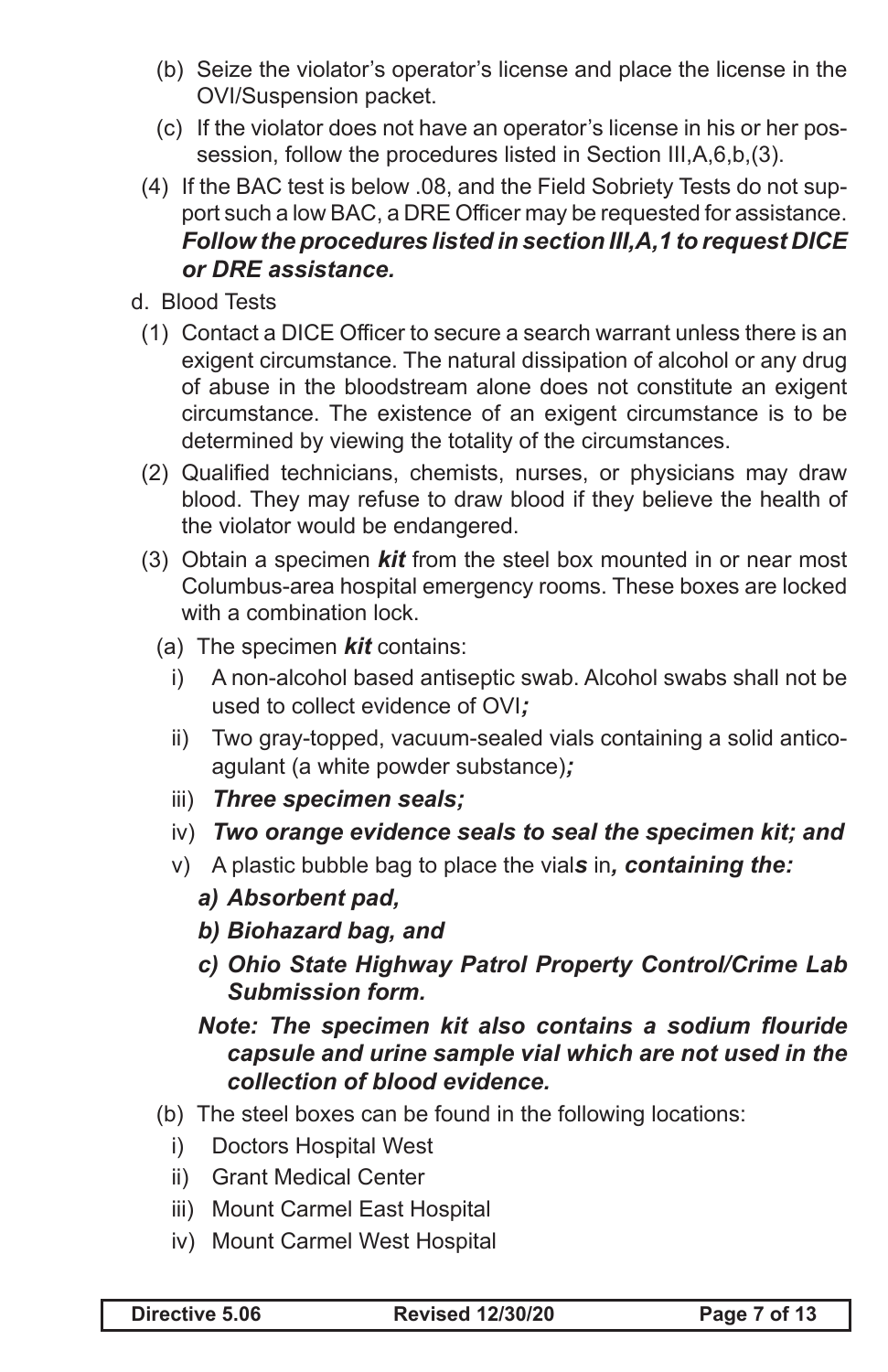- v) Mount Carmel St. Ann's Hospital
- vi) Riverside Hospital
- vii) University Hospital Campus
- viii) University Hospital East
- *ix) Dublin Methodist Hospital*
- *x) Mount Carmel Grove City Hospital*
- (c) Notify the *OVI Countermeasures Sergeant* if, after you remove a *kit*, there are less than three specimen *kits* left in the steel box. *The OVI Countermeasures Sergeant is* responsible for *re*supplying the boxes.
- (4) Verify the expiration date on all items. Ensure the anticoagulant is in the bottom of the vial. Give the swab and vial to the person who will collect the blood specimen.
- *(5)* Include on the Arrest Information form the name, title, address of hospital, and valid telephone number of the person(s) who collected the blood specimen and sealed the specimen container.
- *(6) Follow the collection checklist on the biohazard bag.*
- *(7)* Have the person who seals the specimen *kit* place his or her initials *on the two orange evidence seals and place the seals on both ends of the speciment box.*
- *(8)* As soon as possible, submit the blood specimen to the Property Control Unit (PCU).
- *(9)* Complete the *provided Ohio State Highway Patrol Property Control/Crime Lab Submission form* and submit it to the PCU.
- e. Urine Tests
	- *(1) Obtain a specimen kit as described in III,A,6,d,(3).*
	- *(2) Follow the collection checklist on the biohazard bag.*
	- (3) Give the violator a plastic screw-top container to collect a urine specimen.
	- (4) Cause and witness the collection of the urine specimen. If the violator is not of the same sex, cause the collection of the urine specimen to be witnessed by a police officer, a civilian police employee, medical personnel, or hospital security personnel of the same sex as the violator.
	- *(5)* Include on the Arrest Information form the name, badge number, and assignment, or name and title, of the person who witnessed the collection of the urine specimen and the time the specimen was collected.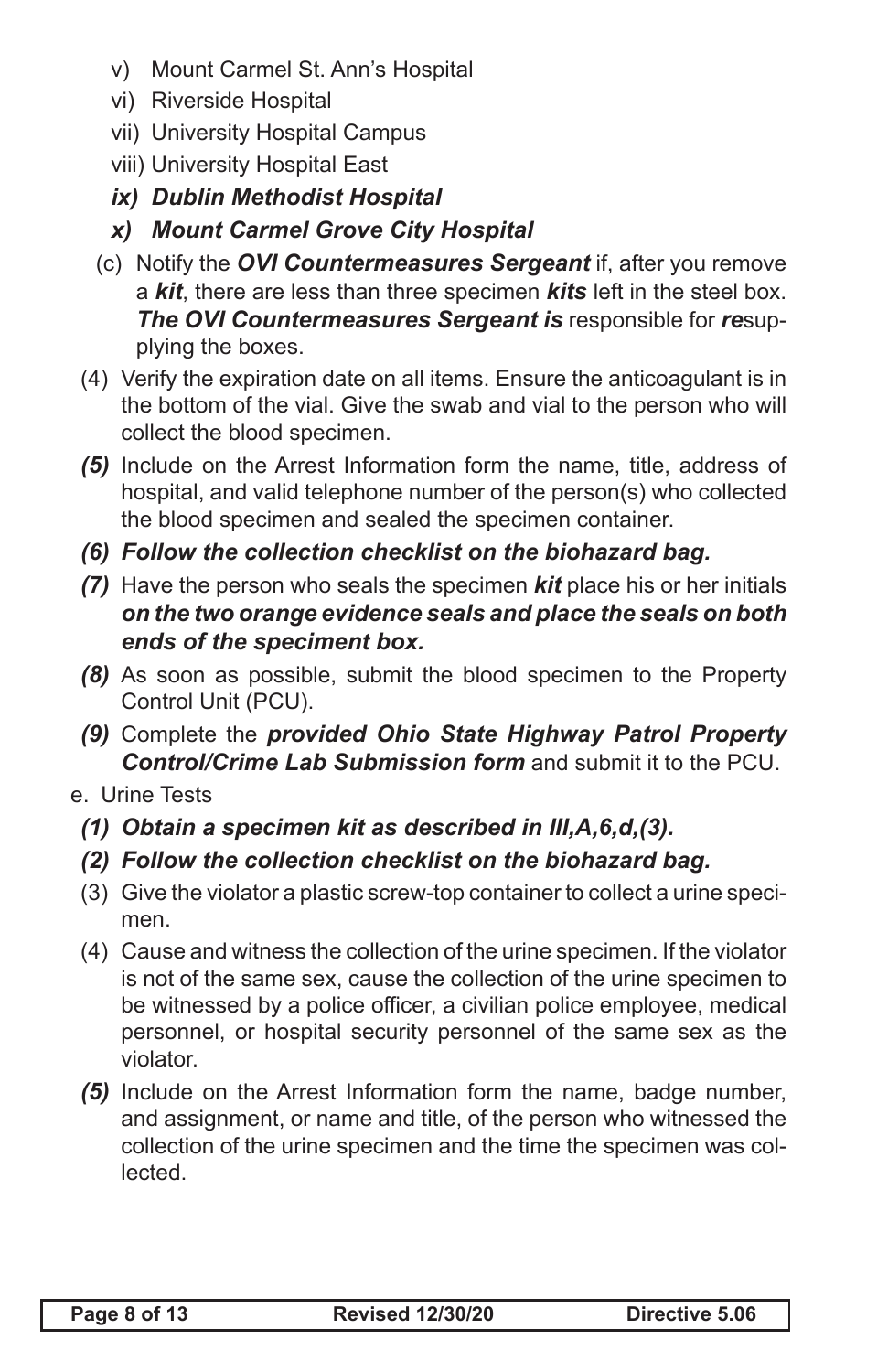- *(6) Have the person who seals the specimen kit place his or her initials on the two orange evidence seals and place the seals on both ends of the specimen box.*
- *(7)* As soon as possible, submit the urine specimen to the PCU.
- *(8)* Complete the *provided Ohio State Highway Patrol Property Control/Crime Lab Submission form* and submit it to the PCU.
- 7. Issue traffic ticket(s)
	- a. File the appropriate impaired driving charge at the time of arrest unless directed otherwise by the investigating detective. If a blood or urine specimen is to be analyzed, the Court Liaison Section will ensure that the appropriate additional charge(s) is added when the test results become available.
	- b. If the violator is slated:
		- (1) Write "slated" across the court date box on the traffic ticket.
		- (2) Place photocopies of the traffic ticket and the operator's license in the OVI/Suspension packet.
		- (3) Place the pink copy of the traffic ticket with the prisoner's property after a case number is written on the ticket by a Deputy Clerk of Courts.
		- (4) Have the violator slated on all charges arising out of the same incident if you witnessed the misdemeanors, or an exception permits arrest for those misdemeanors not committed in your presence.
		- (5) If the violator has an outstanding warrant, arrest on both the warrant and new charges.
	- c. If the violator is an adult and issued a summons:
		- (1) Check the box with the appropriate court address on the front of the citation.
		- (2) Assign the same court date to all charges arising out of the same incident.
		- (3) Assign a court date and time *as follows*:
			- (a) Monday through Friday, five days from the date of violation excluding weekends
			- (b) Do not assign a court date on a holiday or weekend day
			- (c) A court time of 9:00 *a.m.*
			- (d) Courtroom 4C
	- d. If the violator is a juvenile and issued a summons and the violation occurs within the City of Columbus in Franklin County:
		- (1) Check the box with the appropriate court address on the front of the citation.
		- (2) Assign a court date as follows: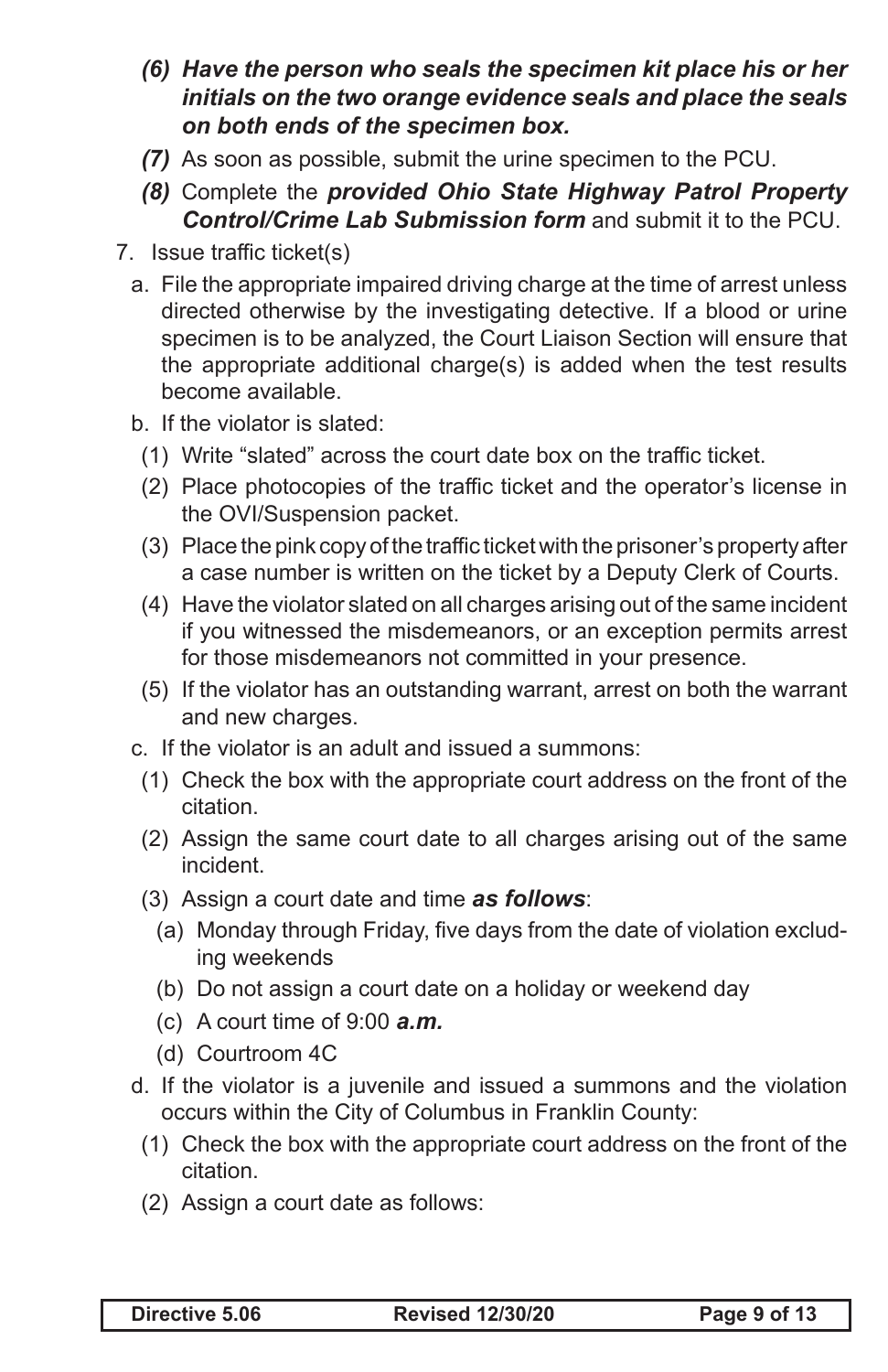Residential County:

| <b>Franklin County</b> | $^\dagger$ Monday through Friday, five days from the $\vert$<br>date of violation excluding weekends. |
|------------------------|-------------------------------------------------------------------------------------------------------|
| or<br>Out of State     | Do not assign a court date on a holiday or<br>weekend day.                                            |
|                        | A court time of 9:00 <b>a.m.</b>                                                                      |
| In Ohio                | Write, "To be set" - Franklin County will notify.                                                     |

e. If the violator is a juvenile and issued a summons and the violation occurs within the City of Columbus in Delaware County, assign a court date as follows:

Residential County:

| Delaware     | Assign a court date of Thursday - within five<br>days of violation at 8:30 $a.m.$ , 70 North Union<br>Street, Delaware, Ohio 43015 |  |
|--------------|------------------------------------------------------------------------------------------------------------------------------------|--|
| Other Ohio   | Write, "To be set" - Delaware County will notify<br>by mail.                                                                       |  |
| County or    |                                                                                                                                    |  |
| Out of State |                                                                                                                                    |  |

f. If the violator is a juvenile and issued a summons and the violation occurs within the City of Columbus in Fairfield County, assign a court date as follows:

Residential County:

| Fairfield    | $\mid$ Assign a court date of Wednesday - within five $\mid$<br>days of violation at 8:30 a.m., 224 East Main<br>Street, Lancaster, Ohio 43130. |  |
|--------------|-------------------------------------------------------------------------------------------------------------------------------------------------|--|
| Other Ohio   | Write, "To be set" - Fairfield County will notify<br>by mail.                                                                                   |  |
| County or    |                                                                                                                                                 |  |
| Out of State |                                                                                                                                                 |  |

- 8. Compile the OVI/Suspension packet
	- a. Refer to the content checklist when compiling the OVI/Suspension packet. Place the original ticket in the packet. If the violator is also charged with a misdemeanor, place the original complaint(s) in the packet.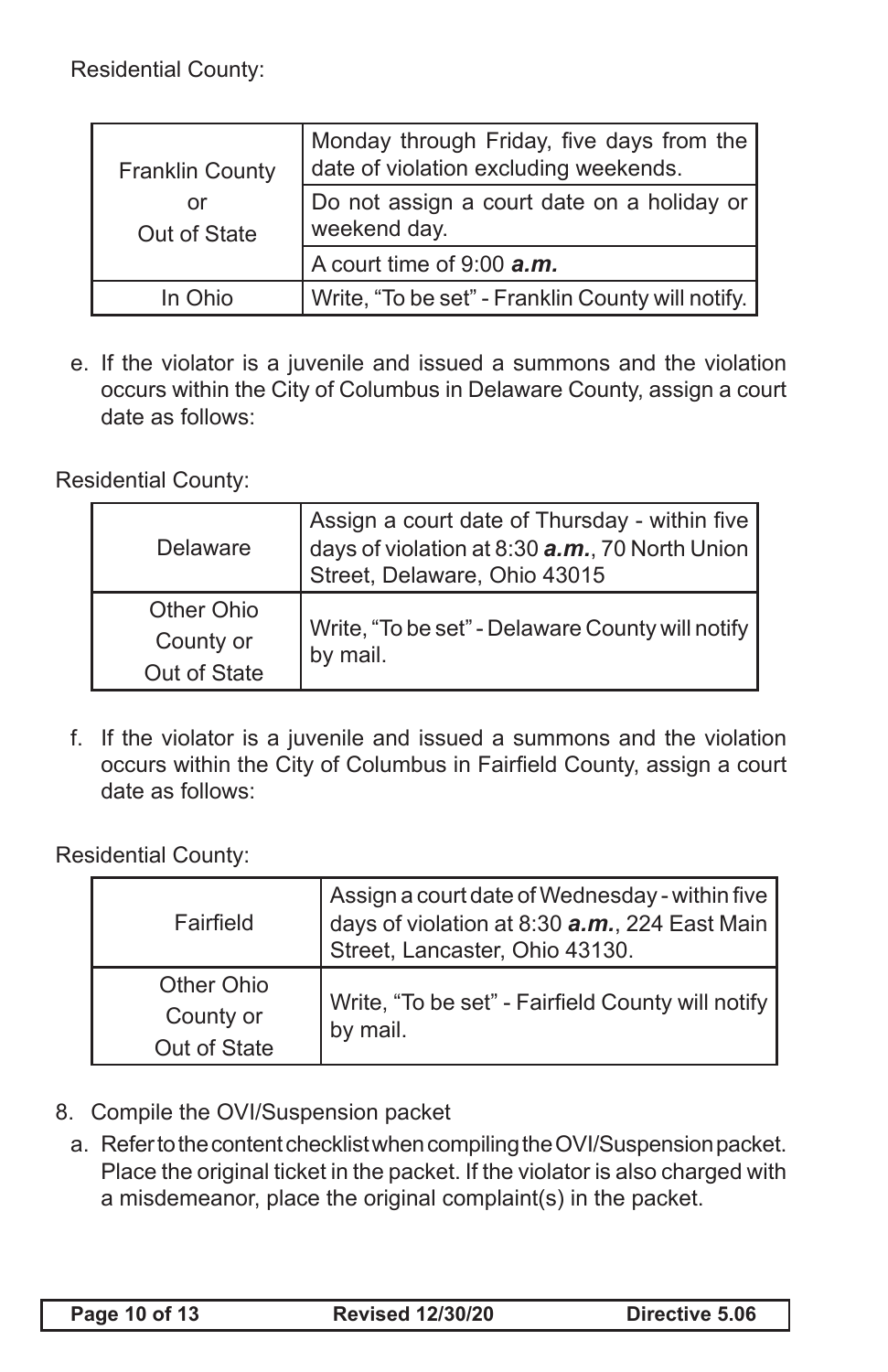- b. Refer to the "Impounding and Towing" directive for information on seizing and impounding vehicles. *If a violator's vehicle is seized due to a felony OVI arrest, ensure the "Hold for Evidence" and "Vehicle Seized" boxes are checked on the Impounded Vehicle Inventory, form A-32.107.*
- c. Place a photocopy of the Impounded Vehicle Inventoryin the OVI/ Suspension packet.
- d. If a traffic crash was involved, include a copy of the completed Ohio Traffic Crash Report, form OH-1, in the OVI/Suspension packet.
- e. Submit the OVI/Suspension packet.
- (1) If the violator is an adult or a juvenile and is issued a summons*:*
	- *(a) S*ubmit the completed OVI/Suspension packet *to* the BAC room in police headquarters *if completed by the end of the shift, or to the Clerk of Courts, 375 South High Street, within 48 hours of the arrest if not completed by the end of the shift.*
	- *(b) Submit a copy of the completed documentation electronically to the prosecutor's office. Do not submit OVI/Suspension packets via interoffice mail from substations.*
- (2) If the violator is an adult and is slated, submit the completed OVI/ Suspension packet to the Clerk of Courts, 375 South High Street*, by the end of the shift.*
- (3) If the violator is a juvenile and is slated *for one of the arrestable offenses listed in the "Handling of Juveniles" directive:*
	- (a) Follow the procedures as outlined in the "Handling of Juveniles" directive. Submit the original traffic tickets and a copy of the Arrest Information form to slating desk personnel at the juvenile detention center.
	- (b) Place photocopies of the traffic tickets *and Arrest Information form* in the OVI/Suspension packet and submit the completed packet to the *Clerk of Courts, 375 South High Street, by the end of the shift.*
- B. Sworn Personnel Involved in the OVI Countermeasures Program
	- 1. Patrol *Operations* Subdivision Deputy Chief
		- a. Determine when, other than holidays, the OVI Countermeasures Program should be put into effect, and
		- b. Advise the Traffic Operations Section Lieutenant to implement the program.
	- 2. *OVI Countermeasures Sergeant and* Traffic Operations Section Lieutenant
		- a. Select and train officers and supervisors to detect, apprehend, field test, and process OVI violators.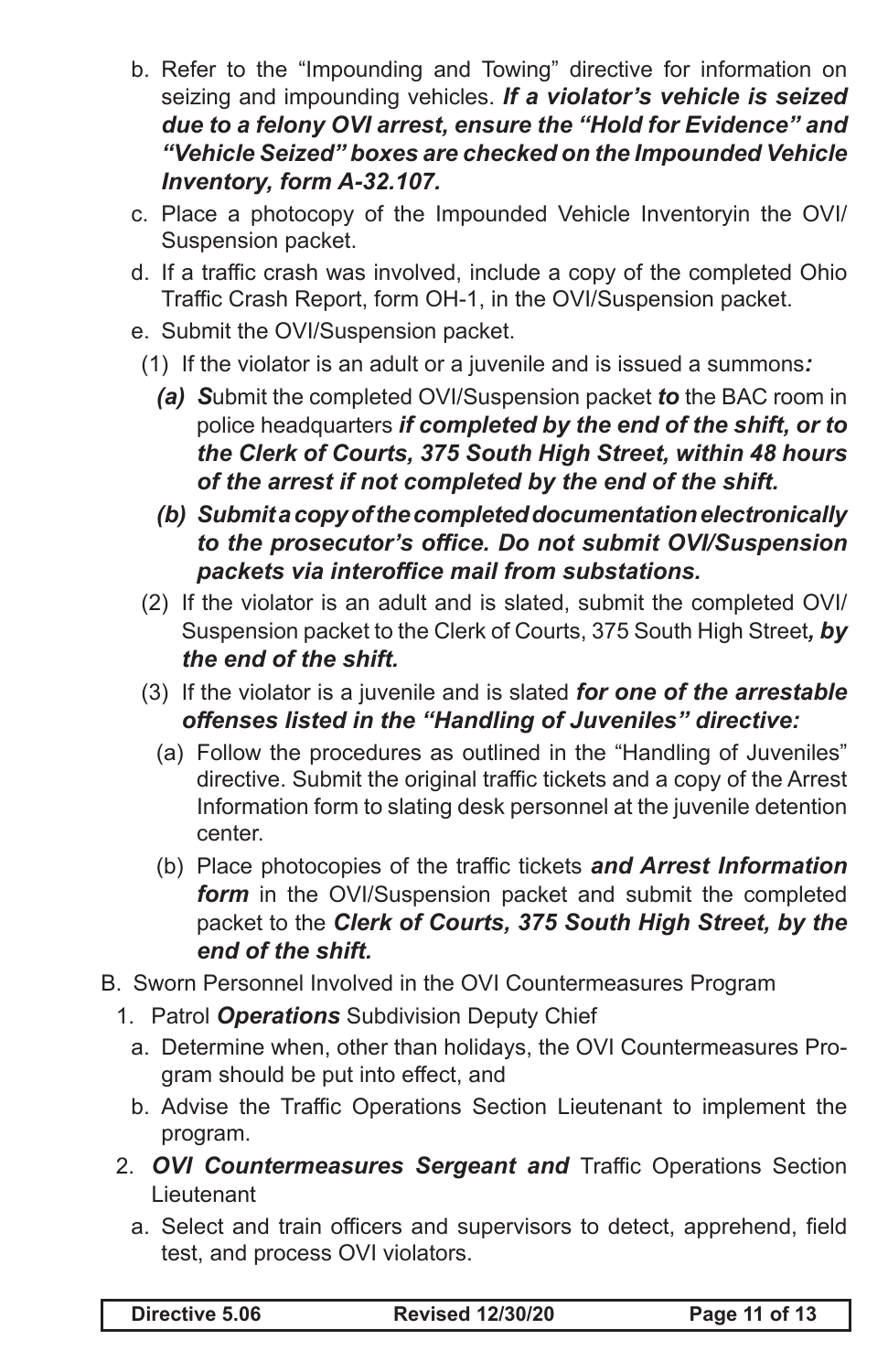- b. Maintain a list of trained personnel to assign to the OVI Countermeasures Program in a directed patrol capacity.
	- (1) Assign on-duty officers as needed.
	- (2) *M*onitor *the* enforcement *activities of OVI Countermeasures personnel*.
- c. Analyze data, documenting OVI-related traffic problems and select areas in which to implement the program.
- d. Administer the program on or around holidays that have been traditionally high in OVI-related violations and as directed by the Patrol *Operations* Subdivision Deputy Chief.
- e. Maintain records of program activity to evaluate its effectiveness, and submit an annual report to the Chief of Police by January 15.
- 3. Patrol Officers and Supervisors
	- a. Submit a request through your chain of command to the Traffic Operations Section Lieutenant to volunteer for the OVI Countermeasures Program.
	- b. Undergo the necessary training to enhance your ability to detect, apprehend, field test, and process OVI violators.

## *C. DICE Program Administration*

- *1. DICE Officer Applicant*
	- *a. Contact the OVI Countermeasures Sergeant for additional information about becoming a DICE Officer.*
	- *b. Apply for DICE Officer status as instructed by the OVI Countermeasures Sergeant.*
	- *c. Upon appointment to DICE Officer status:* 
		- *(1) Comply with all aspects of the OVI Countermeasures training.*
		- *(2) Follow the guidance established in the OVI Countermeasures Training Track when performing OVI enforcement activities.*
- *2. OVI Countermeasures Sergeant*
	- *a. Consider DICE Officer applicants according to the following criteria:*
		- *(1) Prior law enforcement experience or other relevant specialized training*
		- *(2) Recommended completion of the OVI-3 course, one year after the completion of the OVI-4 course, and at least three years of service as an officer*
		- *(3) Favorable recommendation from the prosecutor's office*
		- *(4) OVI/Suspension packet preparation and paperwork review*
		- *(5) Approval by Traffic Operations Section Lieutenant*